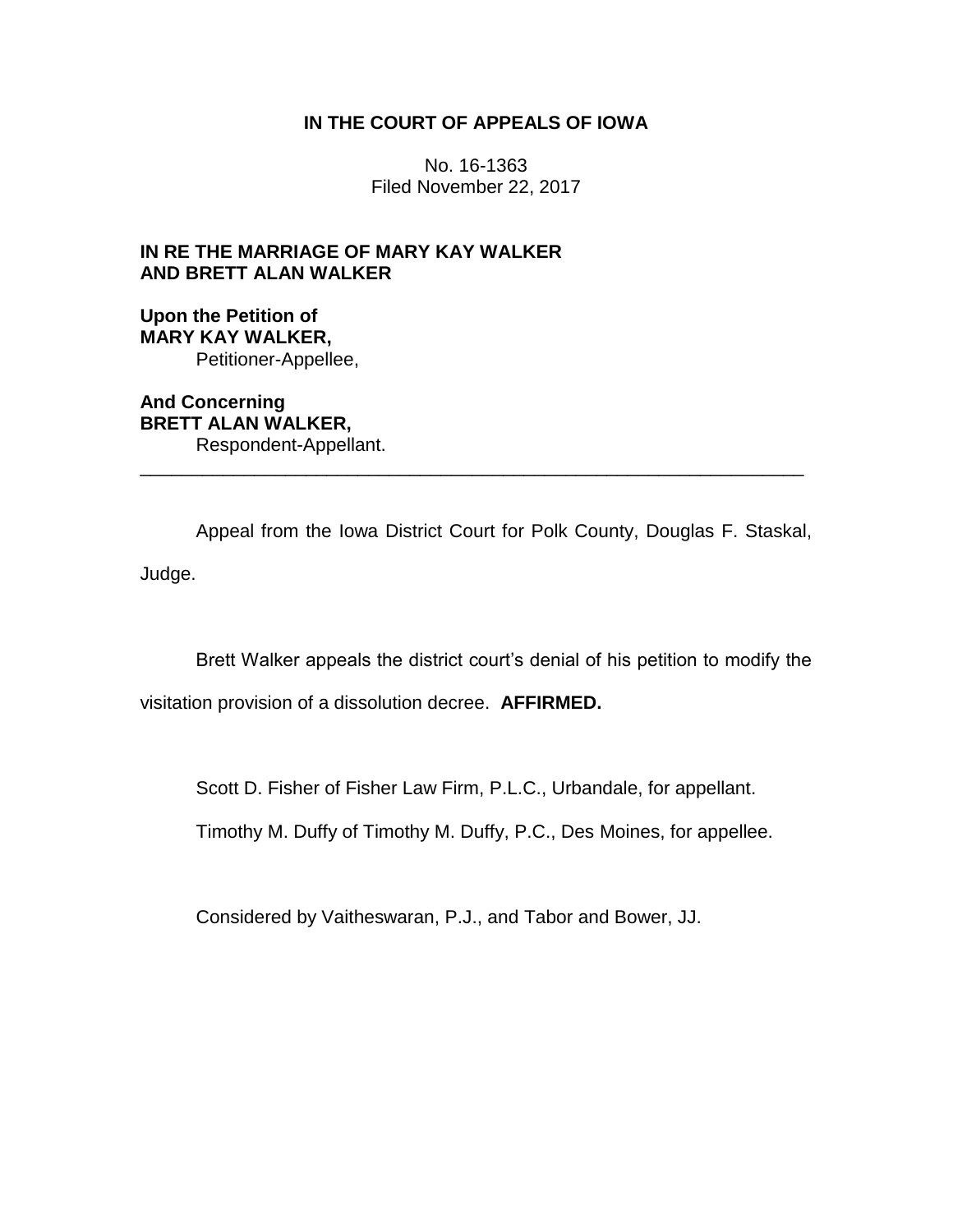### **VAITHESWARAN, Presiding Judge.**

Brett Walker appeals the district court's denial of his petition to modify the visitation provision of a dissolution decree.

## *I***.** *Background Facts and Proceedings*

Brett has three convictions for domestic abuse assault. He and his wife Mary divorced in 2009. Under a stipulated decree, Mary obtained sole legal custody of the couple's four-year-old child as well as physical care of the child, subject to visitation with Brett every other weekend and one midweek overnight every week.

Six years later, Brett filed a petition to modify the decree. He alleged a substantial change in circumstances since the entry of the decree, as follows:

(a) Brett has resided in a home in Johnston, Iowa, for five years consecutive.

(b) Brett has established a stable career.

(c) Mary has moved residences upwards of 12 times since

2009, and now currently resides with her adult son in his residence.

(d) Brett has not been convicted of a crime since 2009.

(e) Brett has addressed his previous domestic abuse and assaultive behaviors, which complicated his life prior to 2009.

Brett sought joint legal custody and physical care of the child or alternatively, increased visitation.

Following trial, the district court denied the petition on the ground Brett failed to prove a material and substantial change of circumstances. The court later denied motions for enlarged findings or conclusions except Mary's request for trial attorney fees. On appeal, Brett only challenges the district court's denial of his request for expanded visitation.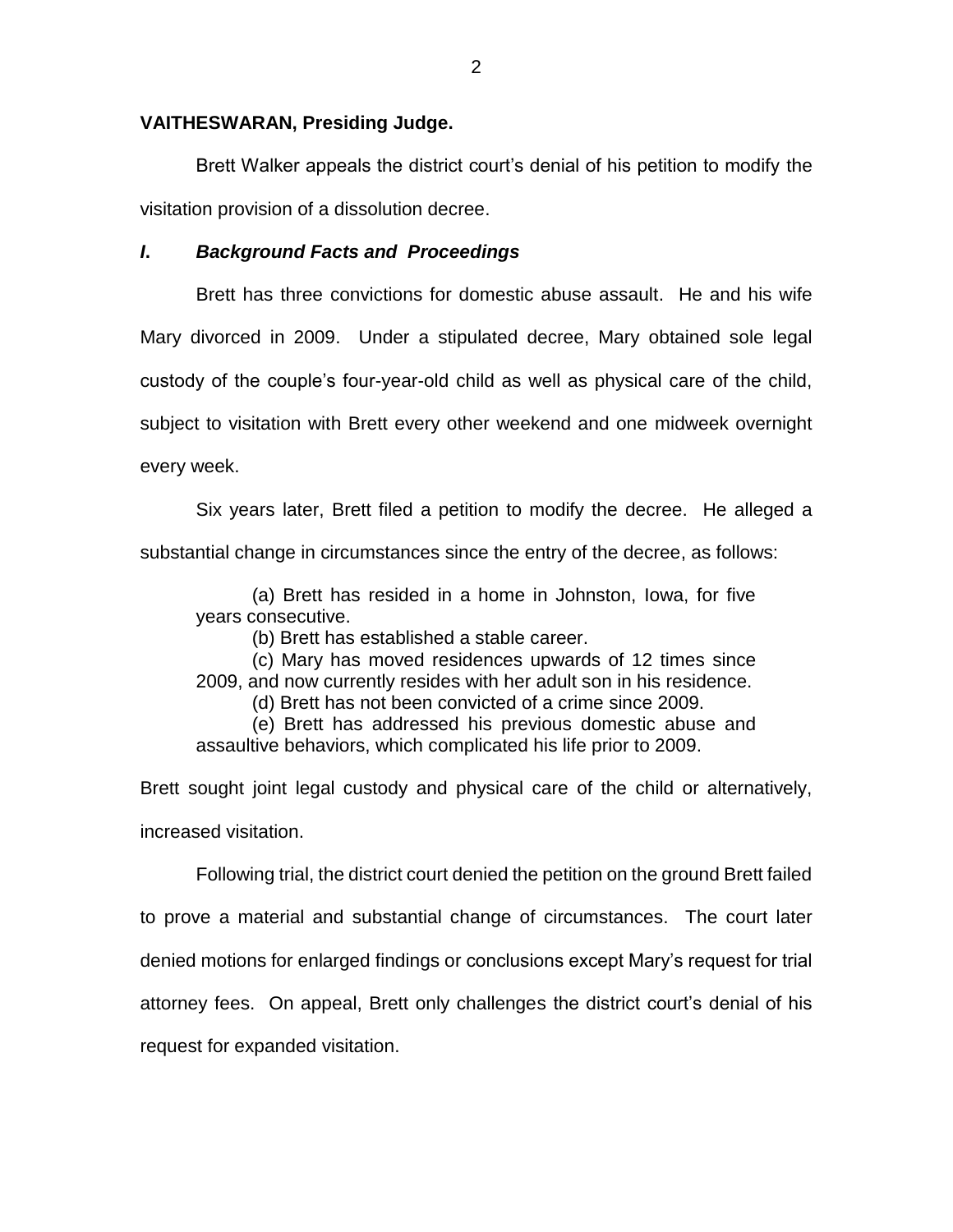#### *II***.** *Modification of Visitation*

The district court did not expressly address Brett's request for expanded visitation. However, this issue is subsumed within the court's blanket denial of the modification petition.

"[T]o justify a modification of visitation rights, [Brett] must show there has been a change of circumstances since the filing of the decree." *Nicolou v*. *Clements*, 516 N.W.2d 905, 906 (Iowa Ct. App. 1994). "The degree of change required in a modification of visitation rights is much less than the change required in a modification for custody." *Id.*; *In re Marriage of Salmon*, 519 N.W.2d 94, 96 (Iowa Ct. App. 1994) (same). The requested change must also be in the best interests of the child. *Salmon*, 519 N.W.2d at 95-96.

Brett seeks visitation "every other weekend from Friday after school until the following Monday morning" and "every other Tuesday overnight . . . in conjunction with his existing Wednesday overnight visitation." In support of his request, he cites Mary's multiple moves, evincing "a lack of stability," the child's academic struggles, Mary's alleged failure to adequately attend to the child's dental needs, and his crime-free record since the dissolution.

Assuming without deciding one or more of these circumstances reflect a "change" since the entry of the decree, formal expansion of the visitation schedule does not serve the child's best interests. Brett testified he and Mary "usually . . . worked together on" adjusting the schedule to accommodate the child's extracurricular activities and Mary's work schedule and, in the two years preceding the modification hearing, they had "worked pretty well together." He also admitted that, "for the last number of years," he had the child through Monday morning on

3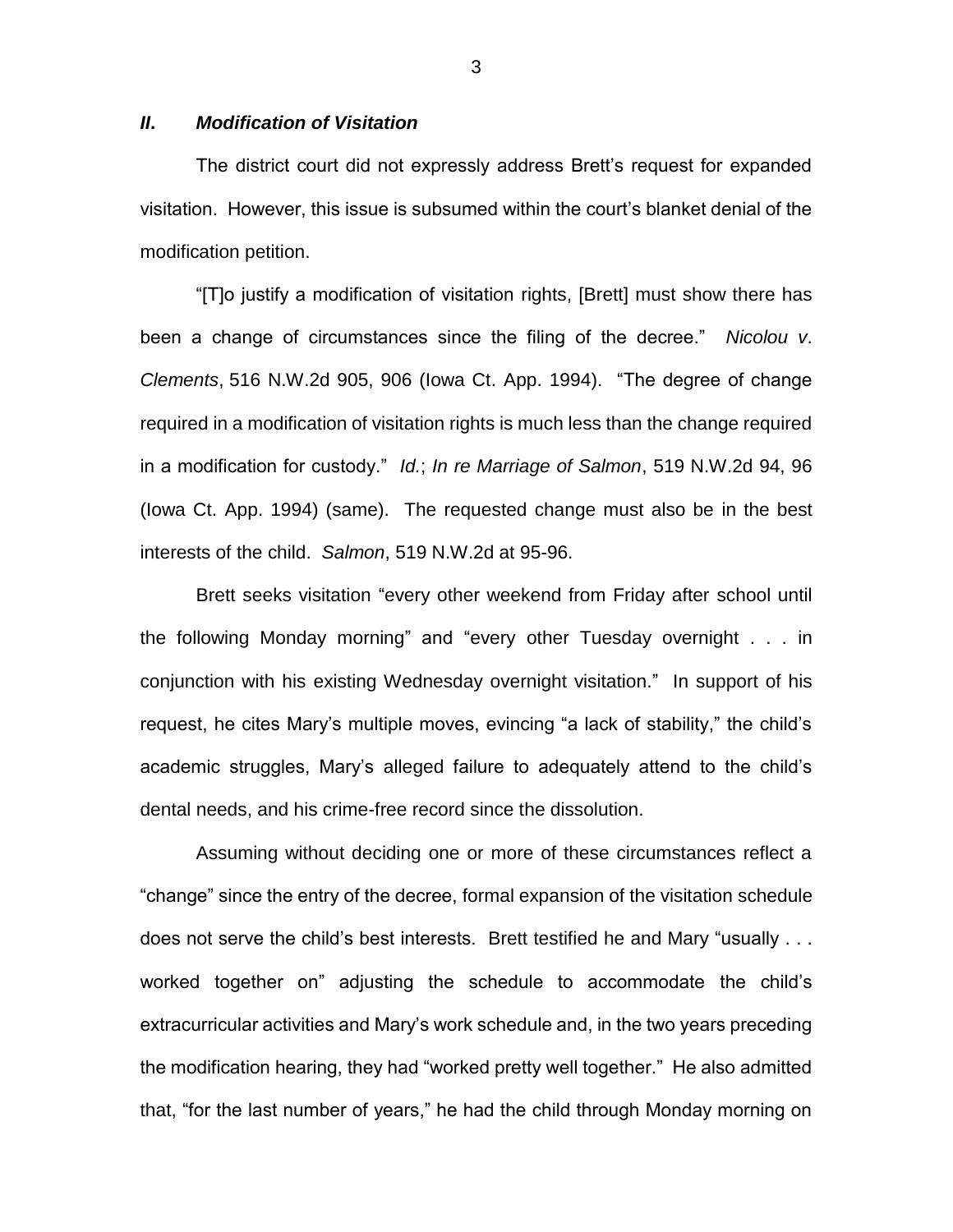his visitation weekends and exercised his weekly midweek visitation on Mondays through Tuesday morning, effectively giving him four nights with the child every other weekend. In short, he was already receiving visitation beyond what was set forth in the dissolution decree.

We recognize the visitation time may not have risen to the "6/8" schedule Brett is now requesting. But we are not persuaded a rigid extraordinary visitation provision would work any better than the flexible arrangement Mary facilitated. Brett conceded as much. When asked if it was true that he already had "pretty wide open visitation," he responded, "I would say that's true." Mary allowed this expanded visitation notwithstanding Brett's criminal past and notwithstanding the fact that she was awarded sole legal custody of the child.

We also are not convinced Mary's multiple moves adversely affected the child. Brett acknowledged the child was always in the same school district. He was in fifth grade and Mary "kept him in the same school for [all] six years," even when she lived some distance away.

As for the child's academic performance, Brett conceded Mary was "trying to help" the child with schoolwork, although he believed he was better equipped than her to address the child's deficits in math. Mary, in turn, testified she could not afford a one-on-one math tutor as Brett requested. But she did homework with the child "[e]very morning" because he "does better in the morning than he does at night." In her words, she helped the child "earn his way out" of Individualized Education Plans in multiple subjects. When the child did not make sufficient progress in math, Mary worked with the school as it reinstituted an Individualized Education Plan in that subject. She contradicted Brett's assertion that her work